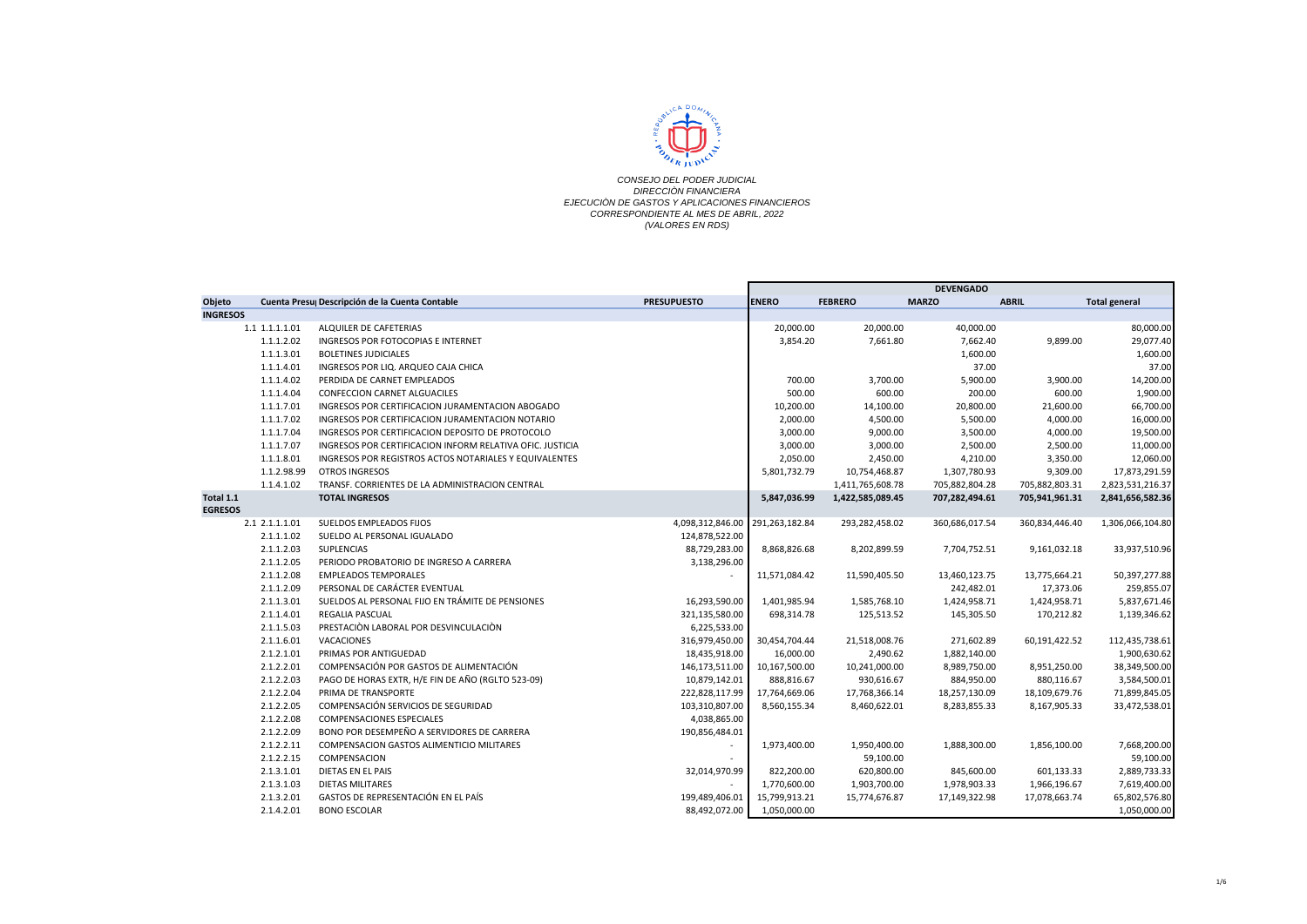

|                 |                |                                                                       |                    |                |                | <b>DEVENGADO</b> |                |                      |
|-----------------|----------------|-----------------------------------------------------------------------|--------------------|----------------|----------------|------------------|----------------|----------------------|
| Objeto          |                | Cuenta Presu Descripción de la Cuenta Contable                        | <b>PRESUPUESTO</b> | <b>ENERO</b>   | <b>FEBRERO</b> | <b>MARZO</b>     | <b>ABRIL</b>   | <b>Total general</b> |
| <b>INGRESOS</b> |                |                                                                       |                    |                |                |                  |                |                      |
|                 | 2.1.4.2.02     | <b>GRATIFICACIONES POR PASANTIAS</b>                                  | $\sim$             | 193,816.65     | 67,033.36      | 61,466.66        | 777,633.33     | 1,099,950.00         |
|                 | 2.1.4.2.03     | GRATIFICACIONES POR ANIVERSARIO DE INSTITUCION                        |                    | 322,671,612.39 | 253,457.10     | 22,972.77        |                | 322,948,042.26       |
|                 | 2.1.4.2.04     | <b>BONO NAVIDEÑO</b>                                                  | 70,577,000.00      |                | 64,000,000.00  |                  |                | 64,000,000.00        |
| Total 2.1       |                |                                                                       | 6,062,789,394.01   | 725,936,782.42 | 458,337,316.26 | 444,179,634.07   | 503,963,788.73 | 2,132,417,521.48     |
|                 | 2.2 2.2.1.2.01 | SERVICIOS TELEFÓNICO DE LARGA DISTANCIA                               | 3,395,501.00       | 360,367.32     | 368,964.41     | 113,062.11       | 119,810.08     | 962,203.92           |
|                 | 2.2.1.3.01     | <b>TELÉFONO LOCAL</b>                                                 | 52,303,187.00      | 4,672,146.25   | 4,713,147.95   | 4,893,731.92     | 4,672,391.63   | 18,951,417.75        |
|                 | 2.2.1.4.01     | <b>TELEFAX Y CORREOS</b>                                              | 311,121.00         | 43,239.69      | 42,609.62      | 46,550.87        | 42,953.28      | 175,353.46           |
|                 | 2.2.1.5.01     | SERVICIO DE INTERNET Y TELEVISIÓN POR CABLE                           | 61,932,085.00      | 7,310,544.65   | 5,930,164.00   | 5,752,583.80     | 6,460,462.80   | 25,453,755.25        |
|                 | 2.2.1.6.01     | ENERGÍA ELÉCTRICA                                                     | 134,148,494.00     | 12,939,763.02  | 8,374,063.97   | 15,409,721.35    | 8,878,879.14   | 45,602,427.48        |
|                 | 2.2.1.7.01     | <b>AGUA</b>                                                           | 8,475,886.69       | 8,955.59       | 623,470.90     | 422,293.57       | 715,882.22     | 1,770,602.28         |
|                 | 2.2.1.8.01     | RECOLECCIÓN DE RESIDUOS SÓLIDOS                                       | 2,150,513.00       | 8,000.00       | 270,267.40     | 197,193.20       | 263,742.20     | 739,202.80           |
|                 | 2.2.2.1.01     | PUBLICIDAD Y PROPAGANDA                                               | 2,353,741.00       |                | 332,448.64     | 365,171.29       | 286,597.64     | 984,217.57           |
|                 | 2.2.2.2.01     | IMPRESIÓN Y ENCUADERNACIÓN                                            | 3,528,765.00       | 170,611.00     | 31,848.11      | 11,163.39        | 78,542.50      | 292,165.00           |
|                 | 2.2.3.1.01     | VIÁTICOS DENTRO DEL PAÍS                                              | 51,003,581.00      | 3,166,360.16   | 4,694,390.16   | 4,708,461.31     | 3,649,749.26   | 16,218,960.89        |
|                 | 2.2.3.2.01     | VIÁTICOS FUERA DEL PAÍS                                               | 741,419.00         |                | 111,764.90     | $-3,486.60$      | 356,487.60     | 464,765.90           |
|                 | 2.2.4.1.01     | PASAJES NACIONALES                                                    | 7,110,323.00       | 112,591.17     | 91,885.89      | 69,471.28        | 581,201.20     | 855,149.54           |
|                 | 2.2.4.1.02     | PASAJES INTERNACIONALES                                               |                    | 292,226.40     |                | 130,091.00       | 269,321.92     | 691,639.32           |
|                 | 2.2.4.4.01     | PEAJE                                                                 | 1,070,720.00       | 126,544.00     | 36,262.00      | 92,990.00        | 85,830.00      | 341,626.00           |
|                 | 2.2.5.1.01     | ALQUILLERES Y RENTAS DE EDIFICIOS Y LOCALES                           | 43,851,313.00      | 7,275,532.21   | 4,084,503.42   | 6,430,724.87     | 5,007,092.25   | 22,797,852.75        |
|                 | 2.2.5.3.03     | ALQUILER DE EQUIPO DE COMUNICACIÓN                                    |                    |                |                |                  | 91,315.20      | 91,315.20            |
|                 | 2.2.5.3.04     | ALQUILER DE EQUIPO DE OFICINA Y MUEBLES                               | 5,102,550.00       |                |                | 5,664.00         |                | 5,664.00             |
|                 | 2.2.5.4.01     | ALQUILERES DE EQ. DE TRANSP, TRACCIÓN Y ELEVACIÓN                     |                    |                | 375,722.78     | 180,788.39       | 212,749.99     | 769,261.16           |
|                 | 2.2.5.8.01     | <b>OTROS ALQUILERES</b>                                               | 1,982,417.00       | 120.973.60     | 37,826.08      | 218,890.00       | 560,314.40     | 938,004.08           |
|                 | 2.2.5.9.01     | LICENCIAS INFORMÁTICAS                                                | 84,498,282.00      | 9,116,144.40   | 7,002,043.74   | 32,450.00        | 13,902,318.53  | 30,052,956.67        |
|                 | 2.2.6.1.01     | SEGURO DE BIENES INMUEBLES E INFRAESTRUCTURA                          | 1,936,350.00       |                |                |                  |                |                      |
|                 | 2.2.6.2.01     | SEGURO DE BIENES MUEBLES                                              | 2,475,361.00       | 21,515.86      |                | 42,920.00        |                | 64,435.86            |
|                 | 2.2.6.3.01     | SEGUROS DE PERSONAS                                                   | 624,354,324.01     | 63,003,073.60  | 59,676,185.60  | 51,936,509.68    | 49,807,966.87  | 224,423,735.75       |
|                 | 2.2.7.1.01     | OBRAS MENORES EN EDIFICACIONES                                        | 76,373,287.99      | 115,684.90     | 4,904,245.04   | 5,647,233.60     | 312,186.53     | 10,979,350.07        |
|                 | 2.2.7.1.02     | SERVICIOS ESPECIALES DE MANTENIMIENTO Y REPARACIÓN                    | 14,233,994.00      | 2,121,670.09   | 608,321.10     | 2,770,455.84     | 4,130,141.41   | 9,630,588.44         |
|                 | 2.2.7.1.07     | SERVICIOS DE PINTURA Y DERIVADOS CON FIN DE HIGIENE Y EMBELLECIMIENTO | 1,817,347.00       |                |                |                  |                |                      |
|                 | 2.2.7.2.02     | MANTENIMIENTO Y REP DE EQ. PARA COMPUTACIÓN                           | 24,250,031.00      |                |                | 151,501.01       |                | 151,501.01           |
|                 | 2.2.7.2.06     | MANTENIMIENTO Y REP. DE EQ. DE TRANSP, TRACC Y E.                     | 10,376,671.00      | 2,157,398.22   | 1,104,091.99   | 3,081,438.95     | 1,338,893.34   | 7,681,822.50         |
|                 | 2.2.7.2.99     | <b>REPARACION Y MANT. OTROS EQUIPOS</b>                               |                    |                | 75,826.00      | 534,693.00       | 40,013.40      | 650,532.40           |
|                 | 2.2.8.2.01     | <b>COMISIONES Y CARGOS BANCARIOS</b>                                  | 12,568,055.00      | 1,235,690.55   | 1,186,263.27   | 1,075,332.82     | 1,321,375.28   | 4,818,661.92         |
|                 | 2.2.8.3.01     | SERVICIOS SANITARIOS MÉDICOS Y VETERINARIOS                           | 2,377,188.00       | 8,200.00       | 192,000.00     | 96,000.00        | 96,000.00      | 392,200.00           |
|                 | 2.2.8.5.01     | <b>FUMIGACIÓN</b>                                                     | 1,757,868.00       |                |                |                  | 322,140.00     | 322,140.00           |
|                 | 2.2.8.5.02     | LAVANDERÍA                                                            |                    | 40,173.10      | 27,461.00      | 7,950.00         | 10,120.00      | 85,704.10            |
|                 | 2.2.8.5.03     | LIMPIEZA E HIGIENE                                                    | 75,709,295.00      | 2,560,077.69   | 4,531,592.44   | 7,149,897.31     | 2,980,862.68   | 17,222,430.12        |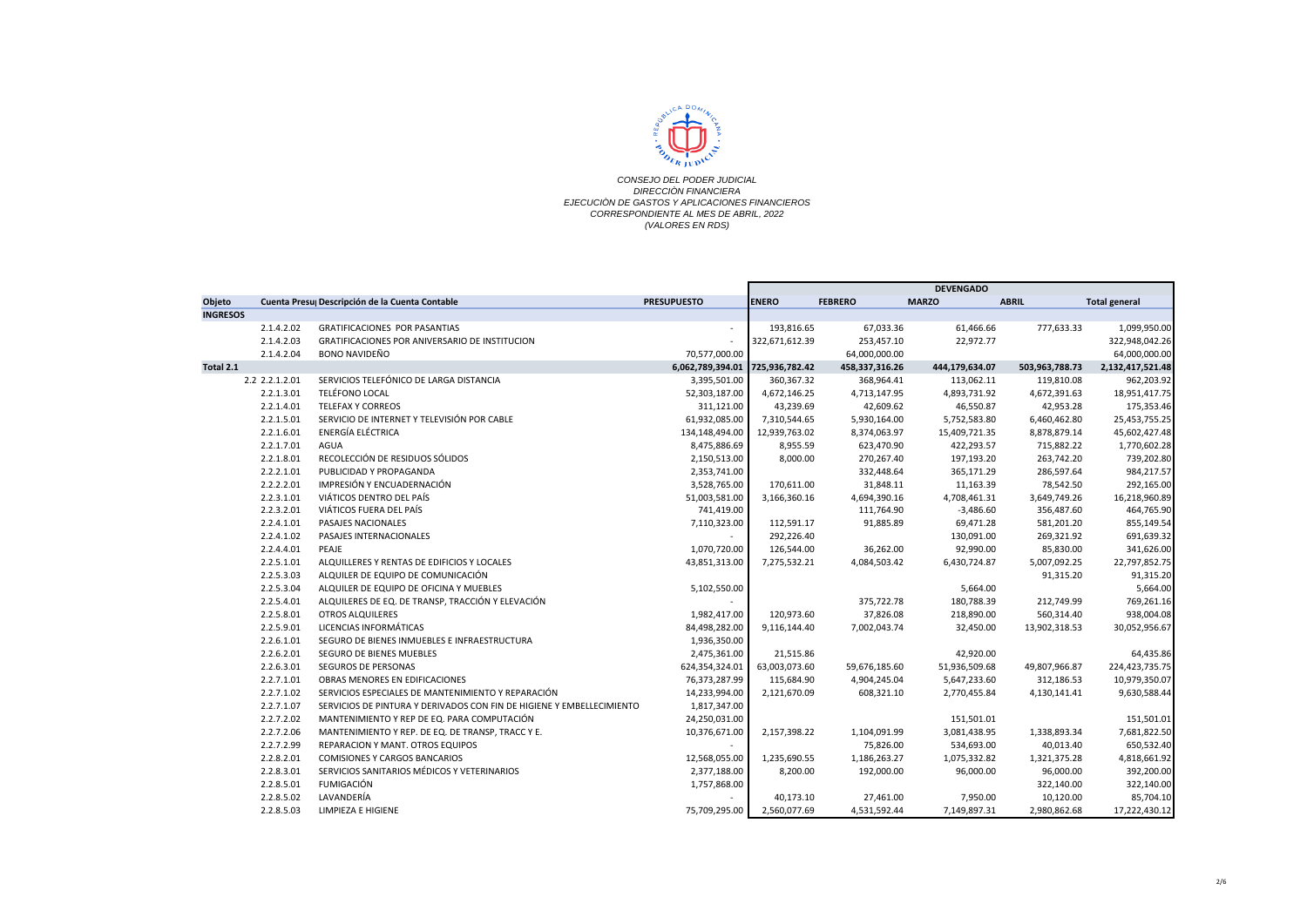

|                 |                |                                                    |                    | <b>DEVENGADO</b> |                |                |                |                      |
|-----------------|----------------|----------------------------------------------------|--------------------|------------------|----------------|----------------|----------------|----------------------|
| Objeto          |                | Cuenta Presu Descripción de la Cuenta Contable     | <b>PRESUPUESTO</b> | <b>ENERO</b>     | <b>FEBRERO</b> | <b>MARZO</b>   | <b>ABRIL</b>   | <b>Total general</b> |
| <b>INGRESOS</b> |                |                                                    |                    |                  |                |                |                |                      |
|                 | 2.2.8.6.01     | <b>EVENTOS GENERALS</b>                            | 793,924.00         |                  | 13,000.00      | 819,366.00     | 124,920.70     | 957,286.70           |
|                 | 2.2.8.6.02     | <b>FESTIVIDADES</b>                                | 658,000.00         | 224,370.00       | 1,368,810.00   | 767,000.00     | 486,160.00     | 2,846,340.00         |
|                 | 2.2.8.6.03     | <b>ACTUACIONES DEPORTIVAS</b>                      | 2,481,014.00       |                  |                |                |                |                      |
|                 | 2.2.8.7.01     | SERVICIOS TÉCNICOS Y PROFESIONALES                 | 1,794,398.00       |                  | 388,456.00     |                |                | 388,456.00           |
|                 | 2.2.8.7.02     | SERVICIOS JURÍDICOS                                | 17,553,521.01      | 1,935,980.00     | 1,060,260.00   | 1,519,659.00   | 2,531,790.00   | 7,047,689.00         |
|                 | 2.2.8.7.03     | SERVICIOS DE CONTABILIDAD Y AUDITORÍA              | 2,184,686.00       |                  |                |                |                |                      |
|                 | 2.2.8.7.04     | SERVICIOS DE CAPACITACIÓN                          | 2,277,311.00       |                  | 599,180.40     |                |                | 599,180.40           |
|                 | 2.2.8.7.05     | SERVICIOS DE INFORMÁTICA Y SISTEMAS COMPUTARIZADOS | 22,909,325.00      | 708,279.54       | 706,500.08     | 1,541,742.50   | 476,145.20     | 3,432,667.32         |
|                 | 2.2.8.7.06     | OTROS SERVICIOS TÉCNICOS PROFESIONALES             | 240,734,108.00     | 4,129,527.29     | 10,098,870.08  | 3,688,384.16   | 2,006,595.54   | 19,923,377.07        |
|                 | 2.2.8.7.07     | SERVICIOS SEGURIDAD CONTRATADA                     | 11,673,464.00      | 8,671,341.26     | 8,719,751.46   | 7,737,087.11   | 6,021,637.05   | 31,149,816.88        |
|                 | 2.2.8.8.01     | <b>IMPUESTOS</b>                                   | 15,864,326.00      |                  |                | 8,169.00       |                | 8,169.00             |
| Total 2.2       |                |                                                    | 1,631,113,747.71   | 132,656,981.56   | 132,382,198.43 | 127,652,855.73 | 118,242,589.84 | 510,934,625.56       |
|                 | 2.3 2.3.1.1.01 | ALIMENTOS Y BEBIDAS PARA PERSONAS                  | 23,871,951.02      | 2,286,722.27     | 677,372.08     | 1,880,705.71   | 3,141,150.23   | 7,985,950.29         |
|                 | 2.3.1.1.03     | <b>ALMUERZO MILITARES</b>                          |                    |                  |                |                | 38,114.00      | 38,114.00            |
|                 | 2.3.1.3.03     | PRODUCTOS FORESTALES                               | 1,729,759.00       | 35,231.00        | 101,716.00     | 24,780.00      | 35,960.00      | 197,687.00           |
|                 | 2.3.1.4.01     | MADERA, CORCHO Y SUS MANUFACTURAS                  | 2,629,705.00       | 29.95            |                | 417,694.43     | 144,119.00     | 561,843.38           |
|                 | 2.3.2.1.01     | <b>HILADOS Y TELAS</b>                             | 992,696.00         |                  | 24,253.99      | 40,328.10      | 9,978.89       | 74,560.98            |
|                 | 2.3.2.2.01     | <b>ACABADOS TEXTILES</b>                           |                    |                  | 261,514.30     | 1,095,083.41   |                | 1,356,597.71         |
|                 | 2.3.2.3.01     | PRENDAS DE VESTIR                                  | 3,095,293.00       | 30,360.00        | 531.00         | 32,745.00      | 832,727.30     | 896,363.30           |
|                 | 2.3.2.4.01     | CALZADOS                                           |                    | 1,000.00         |                | 189,567.00     |                | 190,567.00           |
|                 | 2.3.3.1.01     | PAPEL DE ESCRITORIO                                | 25,577,787.00      |                  |                | 96.00          |                | 96.00                |
|                 | 2.3.3.2.01     | PAPEL Y CARTON                                     | 15,128,388.00      | 3,569.75         | 761,074.36     | 2,249,129.88   | 370,716.00     | 3,384,489.99         |
|                 | 2.3.3.3.01     | PRODUCTOS DE ARTES GRÁFICAS                        | 1,734,724.00       |                  | 3,894.00       | 644,852.83     | 20,627.01      | 669,373.84           |
|                 | 2.3.3.4.01     | LIBROS REVISTA Y PERIODICOS                        | 1,258,371.00       | 167,966.67       | 148,966.67     | 133,466.67     | 133,466.67     | 583,866.68           |
|                 | 2.3.4.1.01     | PRODUCTOS MEDICINALES PARA USO HUMANO              | 170,300.00         |                  | 1,224.75       |                | 1,589.70       | 2,814.45             |
|                 | 2.3.5.3.01     | LLANTAS Y NEUMÁTICOS                               | 1,024,376.00       | 217,850.28       |                | 939,599.84     | 124,799.91     | 1,282,250.03         |
|                 | 2.3.5.4.01     | ARTÍCULOS DE CAUCHO                                |                    | 28,033.60        | 43,376.12      | 33,116.47      | 78,000.74      | 182,526.93           |
|                 | 2.3.5.5.01     | <b>PLASTICO</b>                                    | 8,591,284.00       | 177,896.62       | 400,106.84     | 882,784.52     | 205,141.52     | 1,665,929.50         |
|                 | 2.3.6.1.01     | PRODUCTOS DE CEMENTO                               |                    | 12,432.00        | 3,746.12       | 7,634.20       | 4,989.37       | 28,801.69            |
|                 | 2.3.6.1.04     | PRODUCTOS DE YESO                                  |                    |                  | 11,561.89      |                | 72,251.40      | 83,813.29            |
|                 | 2.3.6.2.01     | PRODUCTOS DE VIDRIO                                |                    | 4,720.00         | 100,714.58     | 4,167.27       | 67,627.57      | 177,229.42           |
|                 | 2.3.6.2.02     | PRODUCTOS DE LOZA                                  | 1,021,378.00       | 10,114.00        |                |                |                | 10,114.00            |
|                 | 2.3.6.2.03     | PRODUCTOS DE PORCELANA                             |                    | 113,331.76       | 115.00         | 2,850.00       | 203,550.00     | 319,846.76           |
|                 | 2.3.6.3.04     | <b>HERRAMIENTAS MENORES</b>                        | 955,633.00         | 160.00           | 18,231.81      | 7,716.83       | 1,434.10       | 27,542.74            |
|                 | 2.3.6.3.06     | <b>ACCESORIOS DE METAL</b>                         | 11,075,372.00      | 1,927,208.29     | 571,459.47     | 762,337.15     | 2,204,906.87   | 5,465,911.78         |
|                 | 2.3.6.4.04     | PIEDRA, ARCILLA Y ARENA                            |                    |                  |                | 888.00         | 327.01         | 1,215.01             |
|                 | 2.3.7.1.01     | <b>GASOLINA</b>                                    | 27,846,369.00      | 1,882,574.08     | 2,583,046.46   | 1,769,683.84   | 2,751,785.24   | 8,987,089.62         |
|                 | 2.3.7.1.05     | <b>ACEITES Y GRASAS</b>                            |                    | 365.00           | 386.49         | 3,324.99       | 1,036.88       | 5,113.36             |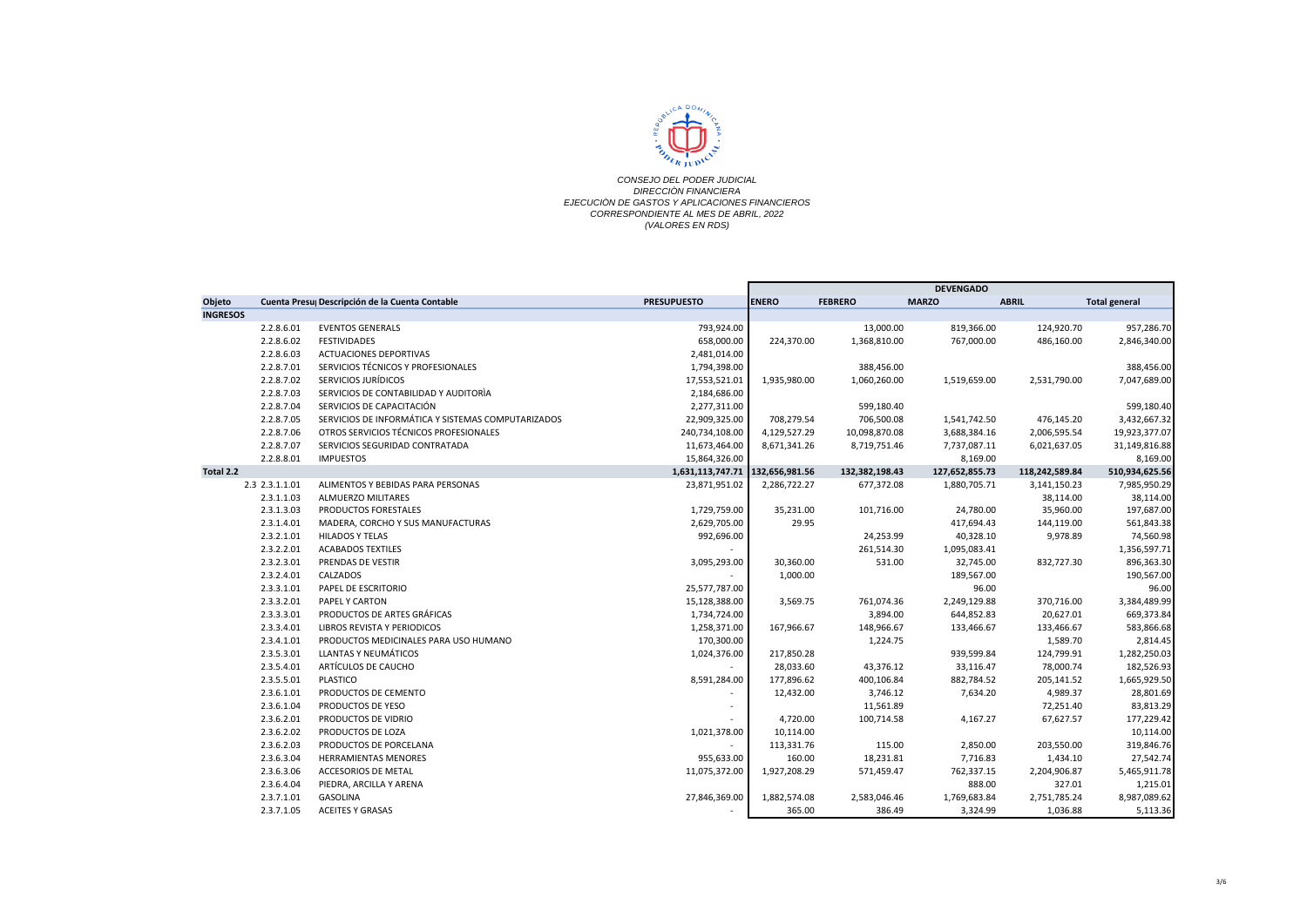

|                 |                |                                                              |                    | <b>DEVENGADO</b> |                   |                |                |                      |
|-----------------|----------------|--------------------------------------------------------------|--------------------|------------------|-------------------|----------------|----------------|----------------------|
| Objeto          |                | Cuenta Presu Descripción de la Cuenta Contable               | <b>PRESUPUESTO</b> | <b>ENERO</b>     | <b>FEBRERO</b>    | <b>MARZO</b>   | <b>ABRIL</b>   | <b>Total general</b> |
| <b>INGRESOS</b> |                |                                                              |                    |                  |                   |                |                |                      |
|                 | 2.3.7.1.06     | LUBRICANTES                                                  |                    |                  | 21,998.72         | 995.00         | 290.00         | 23,283.72            |
|                 | 2.3.7.1.08     | <b>GASOIL PLANTAS ELECTRICAS</b>                             | 3,573,569.00       | 51,397.50        | 165,704.50        | 729,029.30     | 895,264.35     | 1,841,395.65         |
|                 | 2.3.7.2.02     | PRODUCTOS FOTOQUIMICOS                                       | 4,205,144.00       |                  |                   |                |                |                      |
|                 | 2.3.7.2.03     | PRODUCTOS QUÍMICOS DE USO PERSONAL                           | 2,422,747.00       | 114,705.42       | 538,060.57        | 1,075,480.56   | 91,636.54      | 1,819,883.09         |
|                 | 2.3.7.2.05     | INSECTICIDAS, FUMIGANTES Y OTROS                             |                    | 2,791.50         | 2,948.71          | 4,851.64       | 133,430.50     | 144,022.35           |
|                 | 2.3.7.2.06     | PINTURAS, LACAS, BARN, DILUY Y ABSOR PARA PINTURAS           | 3,176,903.00       | 35,646.00        | 558,262.26        | 676,945.06     | 363,978.23     | 1,634,831.55         |
|                 | 2.3.9.1.01     | UTILES Y MATERIALES DE LIMPIEZA E HIGIENE                    | 1,285,936.00       | 2,434.85         | 309,562.29        | 790,208.55     | 149,072.66     | 1,251,278.35         |
|                 | 2.3.9.2.01     | UTILES DE ESCRITORIO, OFIC, INFORM Y DE ENSEÑANZA            | 20,676,016.00      | 1,840,445.19     | 1,132,836.83      | 5,104,595.01   | 2,128,980.34   | 10,206,857.37        |
|                 | 2.3.9.3.01     | UTILES MENORES MÉDICO, QUIRURGICOS O DE LABORATORIO          | 4,831,939.00       |                  | 644,120.11        | 1,831,022.52   | 250.00         | 2,475,392.63         |
|                 | 2.3.9.5.01     | UTILES DE COCINA Y COMEDOR                                   |                    | 52,611.05        | 32,756.95         | 86,148.16      | 37,943.61      | 209,459.77           |
|                 | 2.3.9.6.01     | PRODUCTOS ELÉCTRICOS Y AFINES                                | 6,863,520.00       | 279,314.49       | 1,774,128.72      | 1,447,292.75   | 5,258,920.53   | 8,759,656.49         |
|                 | 2.3.9.8.01     | OTROS REPUESTOS Y ACCESORIOS MENORES                         | 2,417,581.00       | 4,229.66         | 24,036.55         | 1,935,097.13   | 112,529.04     | 2,075,892.38         |
|                 | 2.3.9.9.01     | PRODUCTOS Y ÚTILES VARIOS N.I.P.                             |                    | 44,215.62        | 94,476.91         | 415,675.99     | 54,417.61      | 608,786.13           |
| Total 2.3       |                |                                                              | 176,156,741.02     | 9,327,356.55     | 11,012,185.05     | 25,219,893.81  | 19,671,012.82  | 65,230,448.23        |
|                 | 2.4 2.4.1.1.01 | PENSIONES                                                    | 383,633,960.00     | 29,410,355.14    | 29,416,420.12     | 34,900,684.24  | 34,484,986.51  | 128,212,446.01       |
|                 | 2.4.1.2.01     | AYUDAS Y DONACIONES PROGRAMADAS A HOGARES Y P.               | 8,233,210.00       | 132,757.84       | 132,757.84        | 132,757.84     | 132,757.84     | 531,031.36           |
|                 | 2.4.1.2.02     | AYUDAS Y DONACIONES OCASIONALES A HOGARES Y P.               | 1,265,143.00       | 54,247.81        | $-4,275.00$       |                |                | 49,972.81            |
|                 | 2.4.1.2.06     | AYUDAS Y DONACIONES A VIUDAS                                 | 267,429.00         | 329,407.63       | 329,407.63        | 329,407.63     | 329,407.63     | 1,317,630.52         |
|                 | 2.4.1.4.01     | <b>BECAS NACIONALES</b>                                      | 18,902,636.00      |                  |                   |                |                |                      |
|                 | 2.4.1.6.01     | TRANSF. CORRIENTES A ASOC SIN FINES DE L.                    |                    |                  | 0.00              | 30,000.00      |                | 30,000.00            |
|                 | 2.4.2.2.01     | TRANSF. CORRIENTES A INST. DESCENT. Y AUTONOMA NO FINANCIERA |                    |                  | 133, 163, 201. 13 | 67,924,227.64  | 65,544,741.58  | 266,632,170.35       |
| Total 2.4       |                |                                                              | 412,302,378.00     | 29,926,768.42    | 163,037,511.72    | 103,317,077.35 | 100,491,893.56 | 396,773,251.05       |
|                 | 2.6 2.6.1.1.01 | MUEBLES DE OFICINA Y ESTANTERÍA                              | 27,047,423.00      | 667,443.04       | 104,784.00        | 1,366,096.44   | 1,213,151.86   | 3,351,475.34         |
|                 | 2.6.1.3.01     | EQUIPO COMPUTACIONAL                                         | 49,586,957.00      |                  | 493,617.13        | 5,859,386.38   | 22,250,322.03  | 28,603,325.54        |
|                 | 2.6.1.4.01     | <b>ELECTRODOMESTICOS</b>                                     |                    |                  |                   | 743,918.71     | 3,866,346.40   | 4,610,265.11         |
|                 | 2.6.1.9.01     | OTROS MOBILIARIOS Y EQ. NO IDENTIFICADOS PRECEDENTEMENTE     |                    | 178,770.00       | 78,400.14         |                | 453,767.03     | 710,937.17           |
|                 | 2.6.2.1.01     | EQUIPOS Y APARATOS AUDIOVISUALES                             | 290,955.00         |                  |                   | 45,559.80      | 688,459.20     | 734,019.00           |
|                 | 2.6.2.3.01     | CÁMARAS FOTOGRÁFICAS Y DE VIDEO                              |                    |                  |                   | 384,256.70     |                | 384,256.70           |
|                 | 2.6.4.1.01     | <b>AUTOMOIVILES Y CAMIONES</b>                               | 15,768,090.00      |                  |                   |                |                |                      |
|                 | 2.6.4.6.01     | EQUIPO DE TRACCIÓN                                           |                    |                  |                   |                | 223,020.00     | 223,020.00           |
|                 | 2.6.4.7.01     | EQUIPO DE ELEVACIÓN                                          | 4,772,727.00       |                  | 2,958,020.00      |                |                | 2,958,020.00         |
|                 | 2.6.5.4.01     | SISTEMA DE AIRE ACONDICIONADO, CALEFACCION Y REF. IND.       | 640,405.00         | 2,620,511.17     | 120,000.07        | 59,000.00      |                | 2,799,511.24         |
|                 | 2.6.5.5.01     | EQ. DE COMUNICACIÓN, TELECOMUNICACIONES Y SEÑALAMIENTO       | 2,726,630.00       |                  |                   |                | 20,532.00      | 20,532.00            |
|                 | 2.6.5.6.01     | EQ. DE GENERACIÓN ELÉCTRICA Y AFINES                         | 25,443,140.00      |                  | 255,595.10        |                |                | 255,595.10           |
|                 | 2.6.5.7.01     | HERRAMIENTAS Y MÁQUINAS-HERRAMIENTAS                         |                    |                  |                   | 129,018.66     | 466,538.82     | 595,557.48           |
|                 | 2.6.5.8.01     | <b>OTROS EQUIPOS</b>                                         |                    |                  |                   |                | 145,730.00     | 145,730.00           |
|                 | 2.6.6.2.01     | <b>EQUIPOS DE DEFENSA</b>                                    |                    |                  |                   | 160,735.99     |                | 160,735.99           |
|                 | 2.6.6.2.02     | <b>EQUIPO DE SEGURIDAD</b>                                   | 1,412,760.00       |                  |                   |                |                |                      |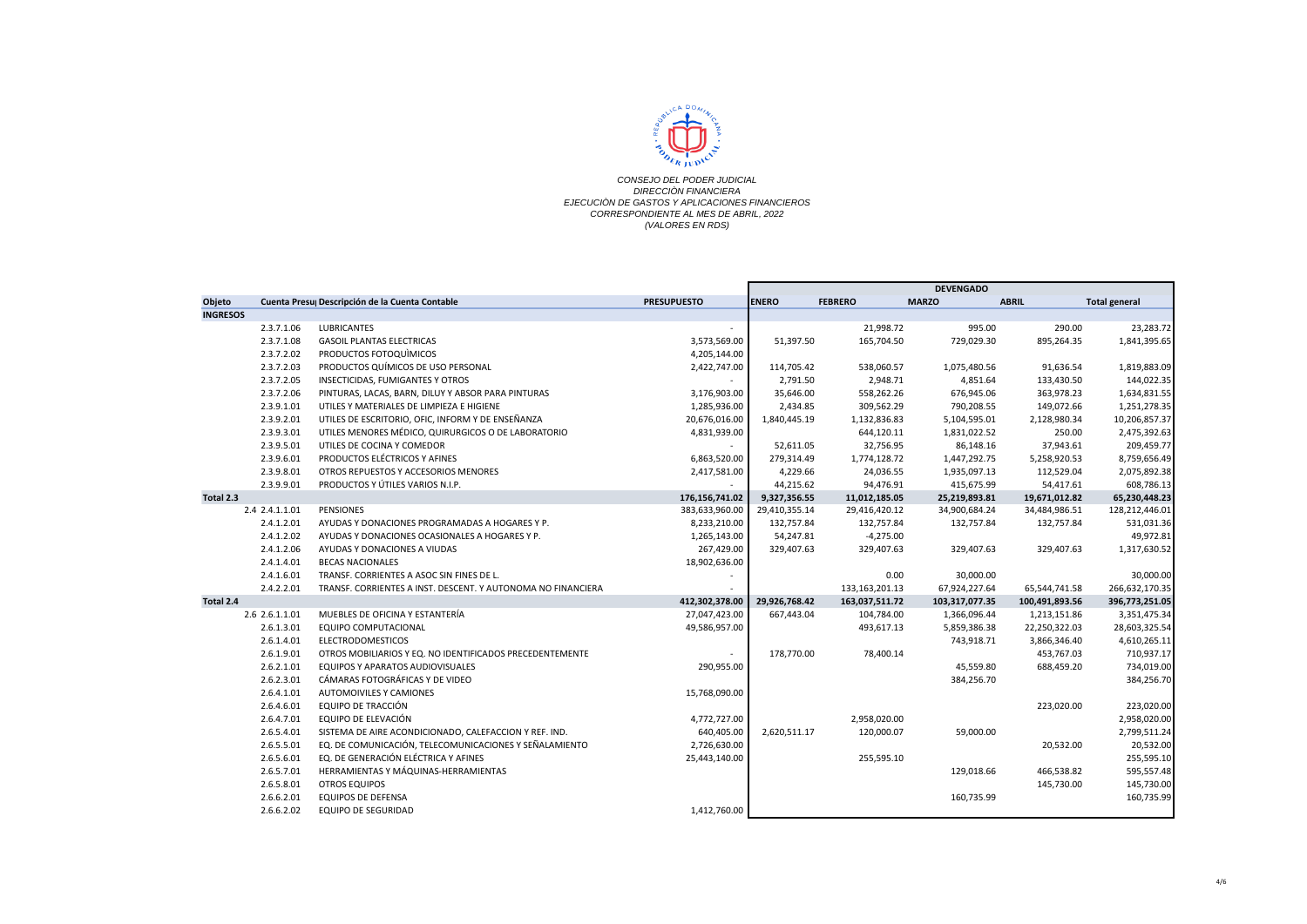

|                 |                      |                                                                                  |                    |                |                | <b>DEVENGADO</b> |                |                      |
|-----------------|----------------------|----------------------------------------------------------------------------------|--------------------|----------------|----------------|------------------|----------------|----------------------|
| Objeto          |                      | Cuenta Presu Descripción de la Cuenta Contable                                   | <b>PRESUPUESTO</b> | <b>ENERO</b>   | <b>FEBRERO</b> | <b>MARZO</b>     | <b>ABRIL</b>   | <b>Total general</b> |
| <b>INGRESOS</b> |                      |                                                                                  |                    |                |                |                  |                |                      |
|                 | 2.6.8.3.01           | PROGRAMAS DE INFORMATICA                                                         | 23,243,910.00      |                |                |                  |                |                      |
|                 | 2.6.9.9.01           | OTRAS ESTRUCTURAS Y OBJETOS Y OBJETOS DE VALOR                                   | 5,162,331.00       |                |                |                  |                |                      |
| Total 2.6       |                      |                                                                                  | 156,095,328.00     | 3,466,724.21   | 4,010,416.44   | 8,747,972.68     | 29,327,867.34  | 45,552,980.67        |
| Total 2         | <b>TOTAL EGRESOS</b> |                                                                                  |                    | 901,314,613.16 | 768,779,627.90 | 709,117,433.64   | 771,697,152.29 | 3,150,908,826.99     |
| 2.7             | 2.7.1                | OBRAS EN EDFICACIONES                                                            | 32, 136, 274.00    |                |                |                  |                |                      |
|                 | 2.7.2                | <b>INFRAESTRUCTURA</b>                                                           |                    |                |                |                  |                |                      |
|                 | 2.7.3                | CONSTRUCCIONES EN BIENES CONCESIONARIOS                                          |                    |                |                |                  |                |                      |
| Total 2.7       |                      | <b>TOTAL OBRAS</b>                                                               | 32,136,274.00      |                |                |                  |                |                      |
| 2.8             | 2.8.1                | CONCECIÓN DE PRESTAMO                                                            |                    |                |                |                  |                |                      |
|                 | 2.8.2                | ADQUISICIÓN DE TITULOS VALORES REPRESENTIVOS DE DEUDA                            |                    |                |                |                  |                |                      |
|                 | 2.8.3                | COMPRA DE ACCIONES Y PARTICIPACIONES DE CAPITAL                                  |                    |                |                |                  |                |                      |
|                 | 2.8.4                | NEGOCIACIONES NEGOCIABLES                                                        |                    |                |                |                  |                |                      |
| Total 2.8       |                      |                                                                                  |                    |                |                |                  |                |                      |
| 2.9             | 2.9.1                | INTERESES DE LA DEUDA PUBICA INTERNA DE LARGO PLAZO                              |                    |                |                |                  |                |                      |
|                 | 2.9.2                | INTERESES DE LA DEUDA PUBLICA EXTERNA                                            |                    |                |                |                  |                |                      |
|                 | 2.9.3                | INTERESES DE LA DEUDA COMERCIAL                                                  |                    |                |                |                  |                |                      |
|                 | 2.9.4                | COMISIONES Y OTROS GASTOS BANCARIOS DE LA DEUDA PUBLICA                          |                    |                |                |                  |                |                      |
| Total 2.9       |                      |                                                                                  |                    |                |                |                  |                |                      |
|                 |                      | TOTAL GENERAL PODER JUDICIAL                                                     | 8,438,457,588.74   |                |                |                  |                |                      |
| 2.4             | 2.4.2.2.01           | Transf. Ctes. a Instituc. Desc. y Autonomas no Financieras para Serv. Personales | 410,445,811.00     |                |                |                  |                |                      |
|                 | 2.4.2.2.04           | Otras Transf. Ctes. a Instituc. Desc. y Autonomas no Financieras                 | 206,223,672.74     |                |                |                  |                |                      |
|                 |                      | Total Oficina Nacional Defensa Pública (*)                                       | 616,669,483.74     |                |                |                  |                |                      |
|                 |                      | Total general Oficina Defenssa Pública                                           | 616,669,483.74     |                |                |                  |                |                      |
|                 |                      | Total general Poder Judicial y Oficina Defenssa Pública                          | 9,087,263,346.48   |                |                |                  |                |                      |
|                 |                      |                                                                                  |                    |                |                |                  |                |                      |
|                 |                      | 4 APLICACIONES FINANCIERAS                                                       |                    |                |                |                  |                |                      |
|                 |                      | INCREMENTO DE ACTIVOS FINANCIEROS                                                |                    |                |                |                  |                |                      |
| 4.1             | 4.1.1                | INCREMENTO DE ACTIVOS FINANCIEROS                                                |                    |                |                |                  |                |                      |